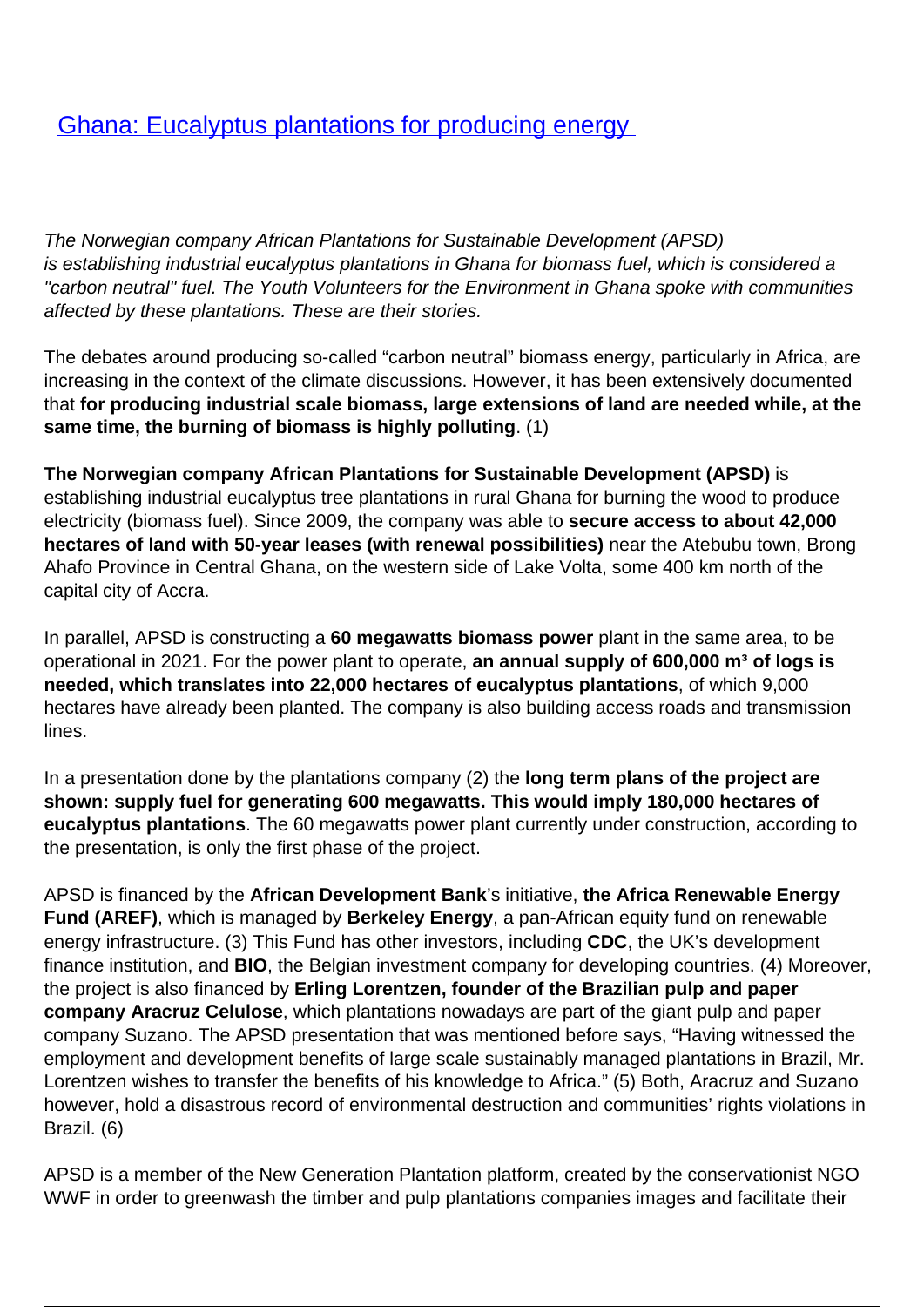expansion. (7)

## **The Stories from the Communities**

On the websites of the company and its financers, the project portrays to have good relations and no conflicts with the communities. In December 2019, members of the Youth Volunteers for the Environment (YVE) in Ghana went to the plantation areas to speak with people in three of the communities that have been directly affected by the plantations. These are their stories.

The communities affected by the installed plantations are: Laylay, Bantama, Byebye, Nframamu and Galadima. Each community has about one hundred and forty households. It is important to highlight that **the community members we spoke with, including the opinion leaders, have never seen the contract or any official document. They were only told that the lease of the land is for fifty years.**

Unanimously, all farmers that spoke with us **complained of not having access to enough land** like they used to have. Most of them are witnessing their sons and daughters migrate to the city, with all the consequences attached to this. In a nutshell, the reality is that the communities are angry about how **the project has become a threat to their lives and livelihoods**.

These communities are specialized in cultivating the tuber yam (in its varieties), banana plantain, cassava, pepper (in its varieties) and rice (in its varieties). However, two of the visited communities complained that now they can only produce one variety of most crops, which also directly impact their income related to their sales in the local market.

APSD has also constructed a road that crosses through one small dam, which served as drinking water for the community members while they are on their farms during the day. Some also use this water for household usage. Members of the Bantama community told us that, on several occasions, while fetching water from the dam, the manager from the company ("the white man", as they call him in the community) was seen urinating in the water in order to stop people from fetching it.

## **Some community members, from the 3 communities we visited, were told not to come close to the APSD concession, which means that they cannot cross to their various farms, which are located behind the APSD plantations**.

Moreover, community members seem to not be too aware about the dangers of agrotoxins, and testified that some kind of spraying was being done by APSD. This has seriously affected the pepper farms that are not far from the eucalyptus. They also complained bitterly about how the workers employed as sprayers, were given only mouth covers for protection.

Although most of the community members have been employed, the jobs are only temporary. Workers get between one to two dollars per day. At the end of each month, people complain that almost always there are some deductions made which they are not acquainted with.

Women are feeling very insecure and their daily tasks have increased. **Getting water is no longer possible from some of the water sources they used to use since it is prohibited to go through the company's plantations.**

Only a few households have a well in their houses but most need to contract a young man with motorbike to get them water from far, which of course leads to increasing daily costs and economic